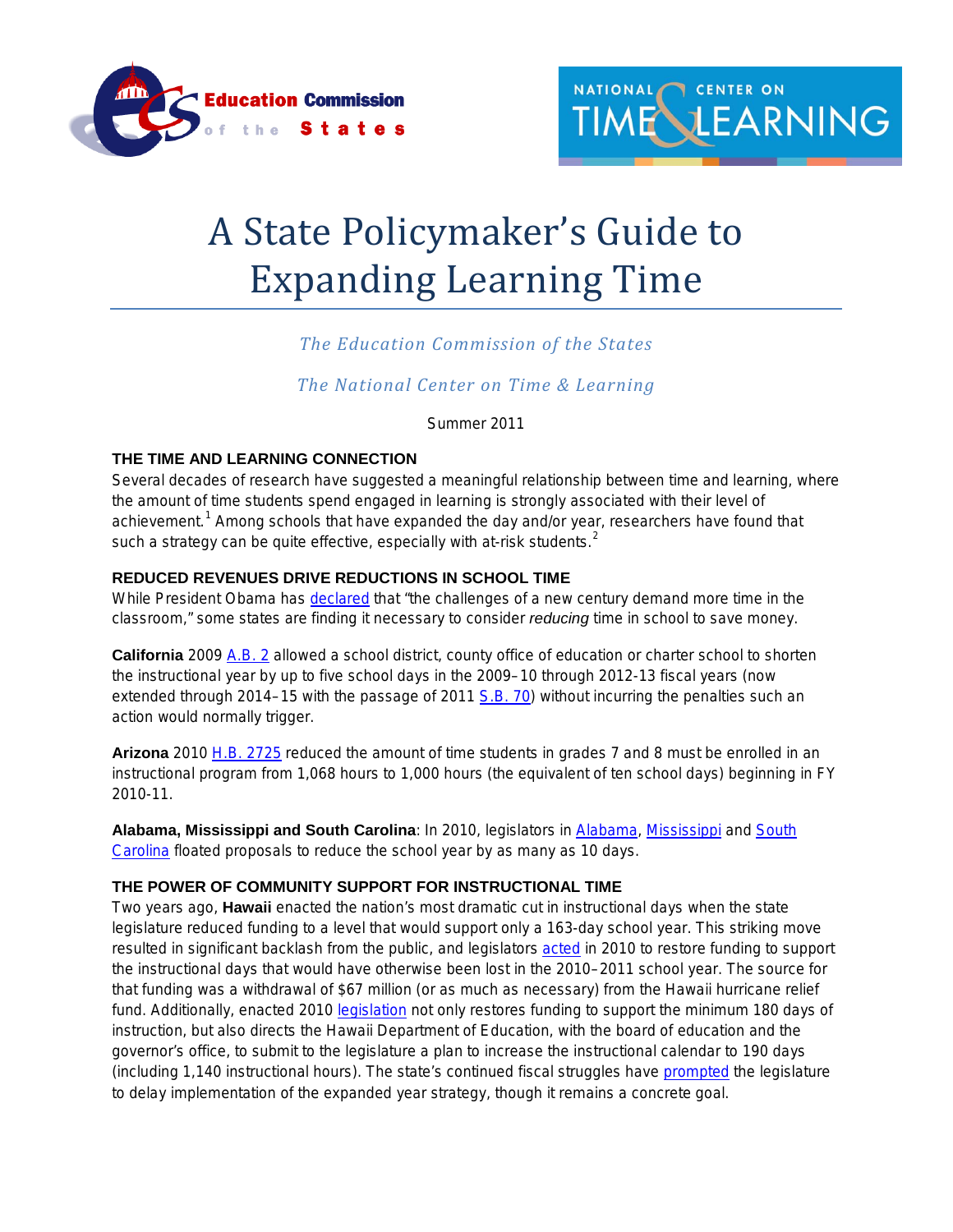## **WHAT SHOULD STATES BE DOING?**

Generally speaking, state policymakers should consider the following guidelines in developing policies related to instructional time.

- **Time must vary with the needs of students** Policymakers must consider that different populations need different amounts of time to achieve proficiency and that this variation must be factored into the education system.
- **Highlight what works** Understanding how current expanded-time schools have leveraged the power of time—and done so in cost-effective ways—can help lead others to try, as well.
- **Incentivize innovation** Policymakers can grant schools and educators flexibility to innovate, all while holding them accountable for demonstrating that their students are able to achieve at high levels or are improving significantly.

Within this broad framework, the following represent a variety of potential approaches to increasing instructional time.

#### *Make competitive grants available*

**Massachusetts** is expanding school time through a competitive grant program. The Expanded Learning Time (ELT) [Initiative](http://www.doe.mass.edu/redesign/elt/) has districts apply on behalf of schools seeking to add 300 hours to the year (about 1 hours and 40 minutes per day in a 180-day school year). Active since 2005, the ELT Initiative now supports 19 schools across 9 districts, reaching a total of about 10,500 students.

# *Move from requiring annual average hours for all students to specific grade-span requirements targeting more time for certain grades*

**Washington** 2009 [H.B. 2261](http://apps.leg.wa.gov/documents/billdocs/2009-10/Pdf/Bills/House%20Passed%20Legislature/2261-S.PL.pdf) transitions the instructional year from a district-wide annual average of 1,000 hours to a minimum 1,080 instructional hours for students in grades 7–12 and a minimum 1,000 instructional hours for students in grades 1–6. For kindergartners, the instructional year will increase from a minimum of 450 instructional hours to at least 1,000 instructional hours. The state has funded this phase-in of full-day kindergarten over the last two years, starting with the highest-poverty schools, with full implementation coming in the 2017-18 school year.

#### *Promote innovative use of time in greatest-need schools*

**Maryland** 2010 [H.B. 439](http://mlis.state.md.us/2010rs/bills/hb/hb0439t.pdf) directs the state board to explore using innovative scheduling models in lowperforming and at-risk schools, including extended-year, year-round or other models that do not allow for prolonged lapses in instructional time. The state board is required to encourage county boards to use the school scheduling models most effective at improving achievement in low-performing or at-risk schools.

## *Build broad support and a robust policy framework by gathering input from business, community and higher education*

**Colorado**'s [Expanded Learning Opportunities Commission](http://www.cde.state.co.us/communications/download/PDF/20101021elotour.pdf) is "to create a vision for student learning that incorporates a blend of traditional and online learning, expands the school day and standard yearly calendar and re-thinks the traditional school experience … through collaboration and partnership with community-based organizations, the business community and higher education." In 2010, the commission conducted a statewide listening tour to gather ideas for improving programs and enhancing school/community partnerships, and will release a final report in summer 2011.

**North Carolina** 2011 [H.B. 765,](http://www.ncga.state.nc.us/Sessions/2011/Bills/House/PDF/H765v4.pdf) just signed by the governor in June 2011, creates a Blue Ribbon Commission to Study the Current Length of the School Year. The commission, whose members represent legislative, educator and parent stakeholders, is tasked with reviewing various issues connected to the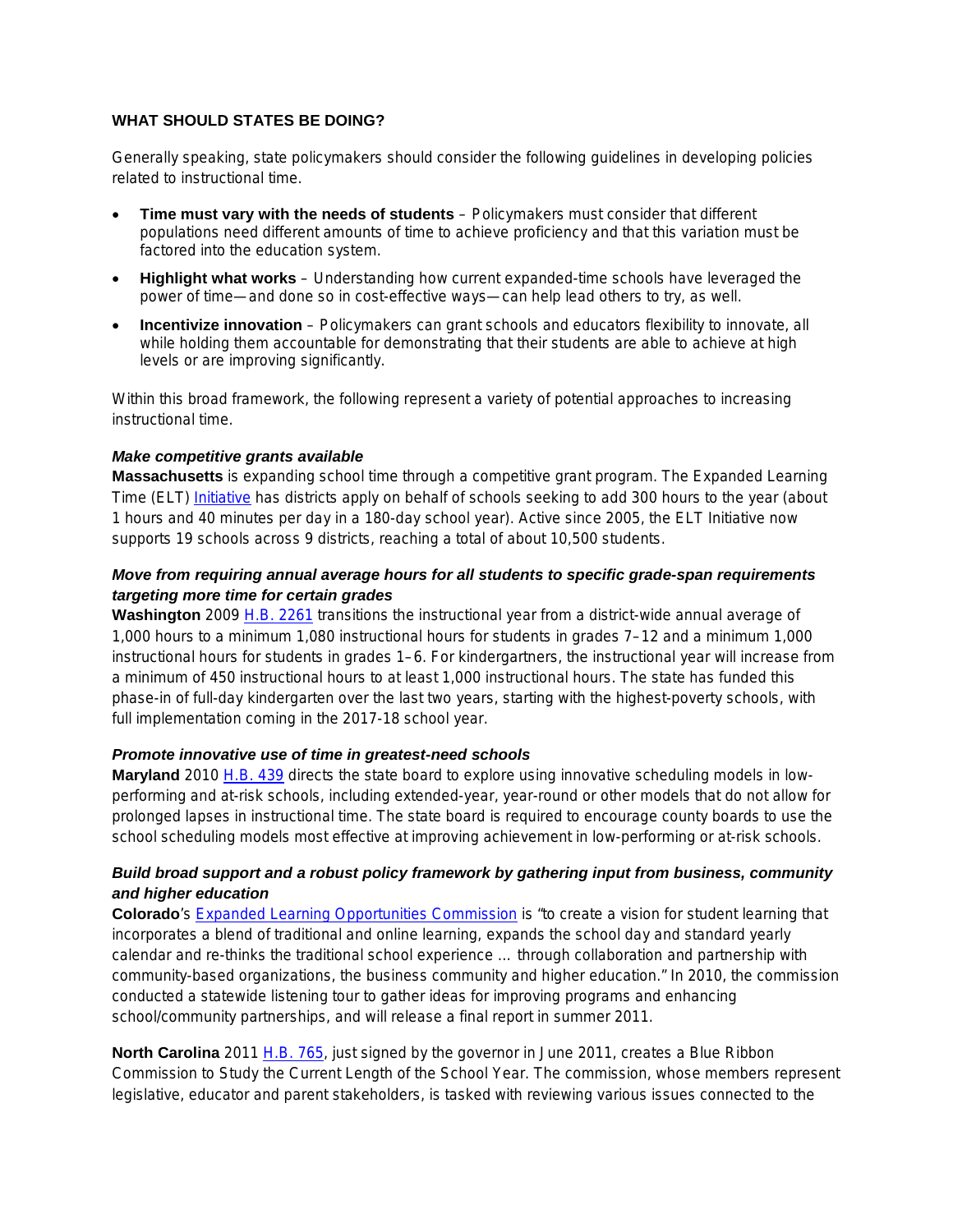current school year—including summer learning loss, the achievement gap, and postsecondary remediation rates. The commission must issue its interim findings to the 2012 legislative session, and its final findings and recommendations to the 2013 General Assembly.

## **MANAGING EFFORTS DURING DIFFICULT FINANCIAL TIMES**

Expanded time can require additional resources to implement fully, but there are also approaches schools can take to expand time that are of little cost or cost neutral. States should support policies that encourage innovative approaches to staffing and budgeting at the school level. Forty states now enable the establishment of charter schools and some states, including Massachusetts and Colorado, have developed policies that enable new school-level autonomies. Examples of cost-effective models that expand time include:

- *Staggered staff schedules* arranging for multiple shifts of teachers to cover a longer day and/or year without increasing the total teaching staff;
- *Technology as a teaching tool* integrating technology to track students' progress, but requiring fewer staff to guide learning; and
- *Partnerships* building connections to community-based organizations, higher education institutions or businesses can act to enhance the educational program, while partners often bring their own resources to support students.

Because of revenue reductions, many districts simply have to make further cuts and often believe they have few options left except for reducing the number of school days if they are to maintain class sizes at their current levels. Using the assumption that the largest cost savings for either of these changes would be a reduction in teaching costs, ECS has estimated that a small increase in class sizes (from 25 to 26) could result in greater cost savings than a five day decrease in the length of the school year. These estimates are based on a 500-student school that pays their teachers an average salary of \$54,319 – the national average.

|                             | <b>180 School Days</b><br>Avg. Class Size of 25 | 175 School Days<br>Avg. Class Size of 25 | <b>180 School Days</b><br>Avg. Class Size of 26 |
|-----------------------------|-------------------------------------------------|------------------------------------------|-------------------------------------------------|
| Number of Students          | 500                                             | 500                                      | 500                                             |
| Average Class Size          | 25                                              | 25                                       | 26                                              |
| Average Teacher Salaries*   | \$54,319                                        | \$54,319                                 | \$54,319                                        |
| Number of Days              | 180                                             | 175                                      | 180                                             |
|                             |                                                 |                                          |                                                 |
| <b>Total Teaching Costs</b> | \$1,357,975                                     | \$1,320,253                              | \$1,305,745                                     |
| <b>Total Savings</b>        |                                                 | \$37,722                                 | \$52,230                                        |
| Percentage Savings          |                                                 | 2.8%                                     | 3.8%                                            |

\* Average teacher salaries for FY 2008-09 - NEA Rankings & Estimates 2010.

## **CONCLUSION**

As states and districts continue to face enormous financial pressures, on the one hand, and significant educational ones, on the other, learning time can be caught in the middle. Yet, our national long-term future is dependent on all students achieving at high levels. As the National Time and Learning [Commission](http://www2.ed.gov/pubs/PrisonersOfTime/Prisoners.html) declared many years ago, "Holding all students to the same high standards means that some students will need more time…. Standards are then not a barrier to success but a mark of accomplishment. Used wisely and well, time can be the academic equalizer."